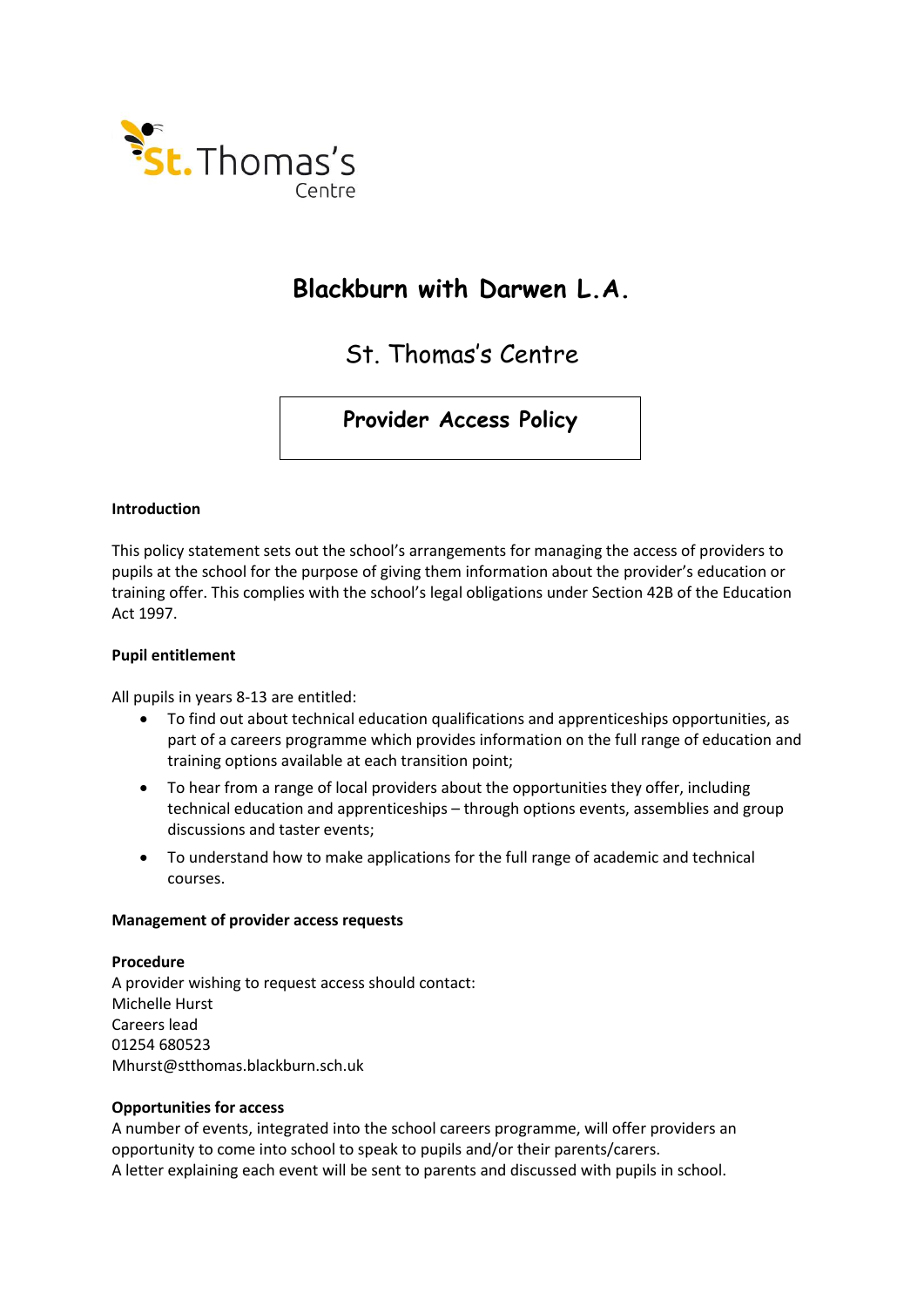These consist of:

|            | יוח זכונווואז בכבוו ו<br>Autumn Term                                                                                                                                                                                                                                                                                                                                                                                                   | <b>Spring Term</b>                                                                                                                                                                                                                                                                                                                                                                               | <b>Summer Term</b>                                                                                                                                                                                                                                                                     |
|------------|----------------------------------------------------------------------------------------------------------------------------------------------------------------------------------------------------------------------------------------------------------------------------------------------------------------------------------------------------------------------------------------------------------------------------------------|--------------------------------------------------------------------------------------------------------------------------------------------------------------------------------------------------------------------------------------------------------------------------------------------------------------------------------------------------------------------------------------------------|----------------------------------------------------------------------------------------------------------------------------------------------------------------------------------------------------------------------------------------------------------------------------------------|
| Year 8     | Introduction to the World of Work<br>- Speakers invited into school from<br>a variety of Employment sectors.<br><b>SMSC topics:</b><br><b>Energy saving(Science</b><br>$\bullet$<br>Department)<br><b>Understanding Democracy</b><br>$\bullet$                                                                                                                                                                                         | Continuation of learning about<br>jobs and the world of work<br>through presentations from<br>guest speakers.<br><b>SMSC topics:</b><br>Industry Day<br>$\bullet$<br>International Day for<br>the Elimination of<br>Discrimination<br>Women's International<br>Day                                                                                                                               | Introduction to and preparation for<br>Careers education, decision making<br>and careers guidance interviews.<br><b>SMSC topics:</b><br><b>World Fair Trade</b><br>World Environment Day                                                                                               |
| Year 9     | Visits to local FE colleges.<br>Speakers invited into school from a<br>variety of Employment sectors.<br><b>SMSC topics:</b><br><b>Energy saving(Science</b><br>$\bullet$<br>Department)<br><b>Understanding Democracy</b><br>$\bullet$                                                                                                                                                                                                | <b>Careers Guidance Interviews.</b><br>World of Work - speakers<br>invited into school from<br>different employment sectors.<br>DACA Careers event - Business<br><b>Skills</b><br><b>SMSC topics:</b><br>Industry Day<br>International Day for<br>$\bullet$<br>the Elimination of<br>Discrimination<br>Women's International<br>Day                                                              | Career Inspiration Days in:<br><b>Creative Arts</b><br>Health, Wellbeing and Society<br><b>STEM</b><br><b>SMSC topics:</b><br><b>World Fair Trade</b><br>World Environment Day                                                                                                         |
| Year<br>10 | Awareness of Post 16 options<br>through attendance at Blackburn<br><b>Cathedral Careers Convention</b><br>Event.<br>VIP tour of local FE college.<br>Training Provider visit to gain<br>information on Apprenticeships<br>and Traineeships<br><b>SMSC topics:</b><br><b>Energy saving (Science</b><br>٠<br>Department)<br><b>Understanding Democracy</b><br><b>PSHE:</b><br>Introduction to Diversity, Prejudice<br>and Discrimination | NEET event - mini careers<br>convention organised by New<br>Directions.<br>DACA Careers event - Business<br>Skills.<br><b>Health Service Careers Event</b><br><b>SMSC topics:</b><br>• Industry Day<br>International Day for<br>the Elimination of<br>Discrimination<br>Women's International<br>Day<br><b>PSHE:</b><br>Democracy.<br><b>Financial Planning and</b><br><b>Economic Wellbeing</b> | <b>College Taster Days</b><br><b>Individual Careers Guidance</b><br>interviews.<br>Local employer visits<br><b>SMSC topics:</b><br>World Fair Trade<br><b>World Environment Day</b><br><b>PSHE:</b><br>Making informed career choices.<br>Behaviour and Practices in the<br>workplace. |